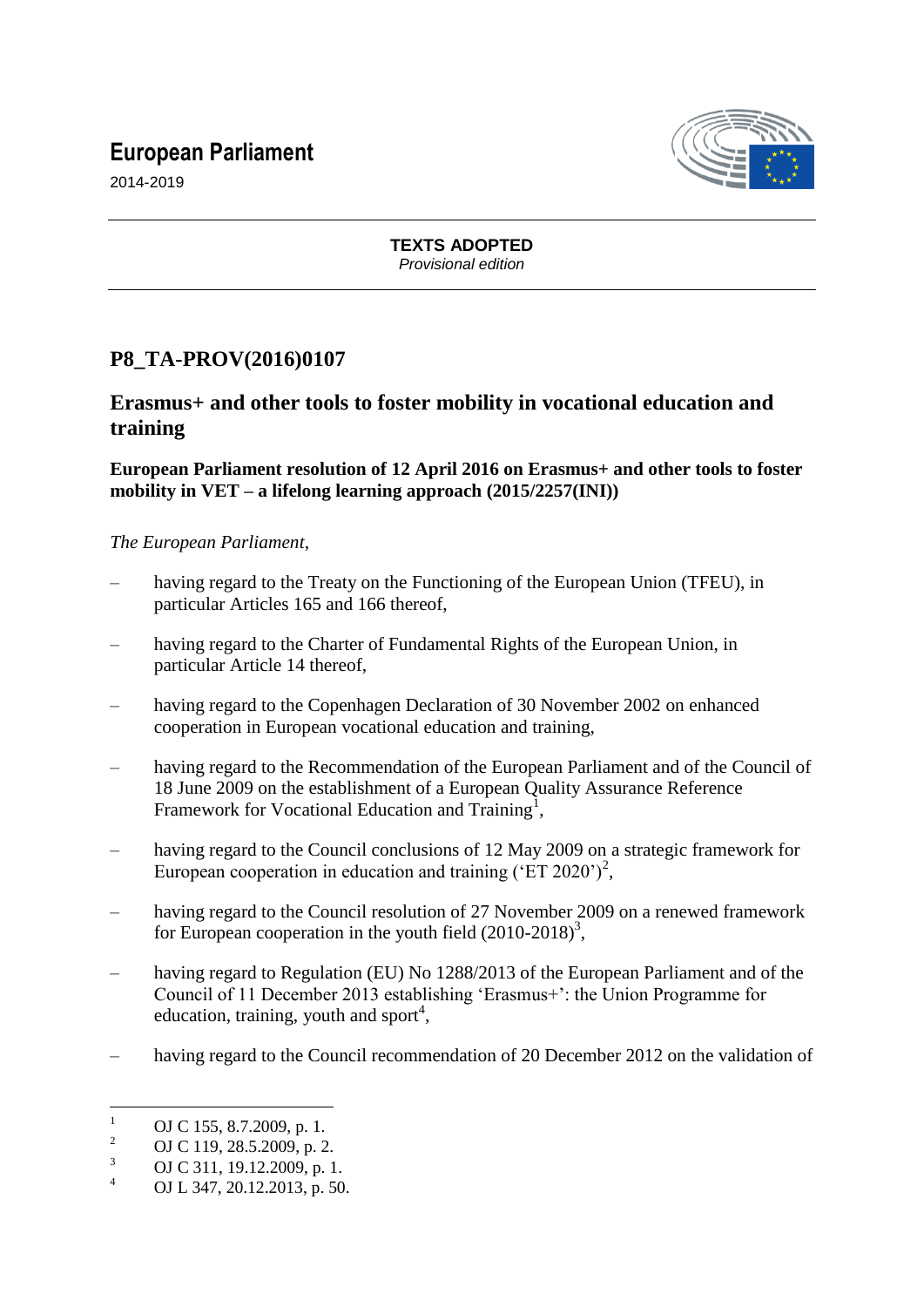non-formal and informal learning<sup>1</sup>,

- having regard to Decision No 2241/2004/EC of the European Parliament and of the Council on a single Community framework for the transparency of qualifications and competences  $(Europass)^2$ ,
- having regard to the Council recommendation of 28 June 2011 entitled "Youth on the Move" – promoting the learning mobility of young people<sup>33</sup>,
- having regard to Recommendation 2006/962/EC of the European Parliament and of the Council of 18 December 2006 on key competences for lifelong learning<sup>4</sup>,
- having regard to its resolution of 6 July 2010 on promoting youth access to the labour market, strengthening trainee, internship and apprenticeship status<sup>5</sup>,
- having regard to the recommendation of the European Parliament and of the Council of 23 April 2008 on the establishment of the European Qualifications Framework for lifelong learning  $(EQF\text{-}LLL)^6$ ,
- having regard to the different instruments for recognition of competences, such as the European Framework of Certifications (CEC), the European Credits Transfer System (ECTS), the European Credit System for Vocational Education and Training (ECVET), and the European Skills/Competences, Qualifications and Occupations project (ESCO),
- having regard to the Commission communication of 20 November 2012 entitled "Rethinking Education: Investing in skills for better socio-economic outcomes" (COM(2012)0669),
- having regard to the report from the Commission to the European Parliament and the Council of 28 January 2014 on the implementation of the Recommendation of the European Parliament and of the Council of 18 June 2009 on the establishment of a European Quality Assurance Reference Framework for Vocational Education and Training (COM(2014)0030),
- having regard to the Council conclusions of 20 May 2014 on quality assurance supporting education and training,
- having regard to the Declaration of the Ministers in charge of Vocational education and training of 22 June 2015 on a new set of medium-term deliverables in the field of VET for the period 2015-2020,
- having regard to the Paris Declaration on promoting citizenship and the common values of freedom, tolerance and non-discrimination through education, adopted at the informal meeting of EU education ministers on 17 March 2015 in Paris (8496/15),

 $\mathbf{1}$  $\frac{1}{2}$  OJ C 398, 22.12.2012, p. 1.

<sup>&</sup>lt;sup>2</sup> OJ L 390, 31.12.2004, p. 6.<br><sup>3</sup> OJ G 100, 7.7.2011, p. 1.

 $\frac{3}{4}$  OJ C 199, 7.7.2011, p. 1.

<sup>&</sup>lt;sup>4</sup> OJ L 394, 30.12.2006, p. 10.

 $\frac{5}{6}$  OJ C 351 E, 2.12.2011, p. 29.

<sup>6</sup> OJ C 111, 6.5.2008, p. 1.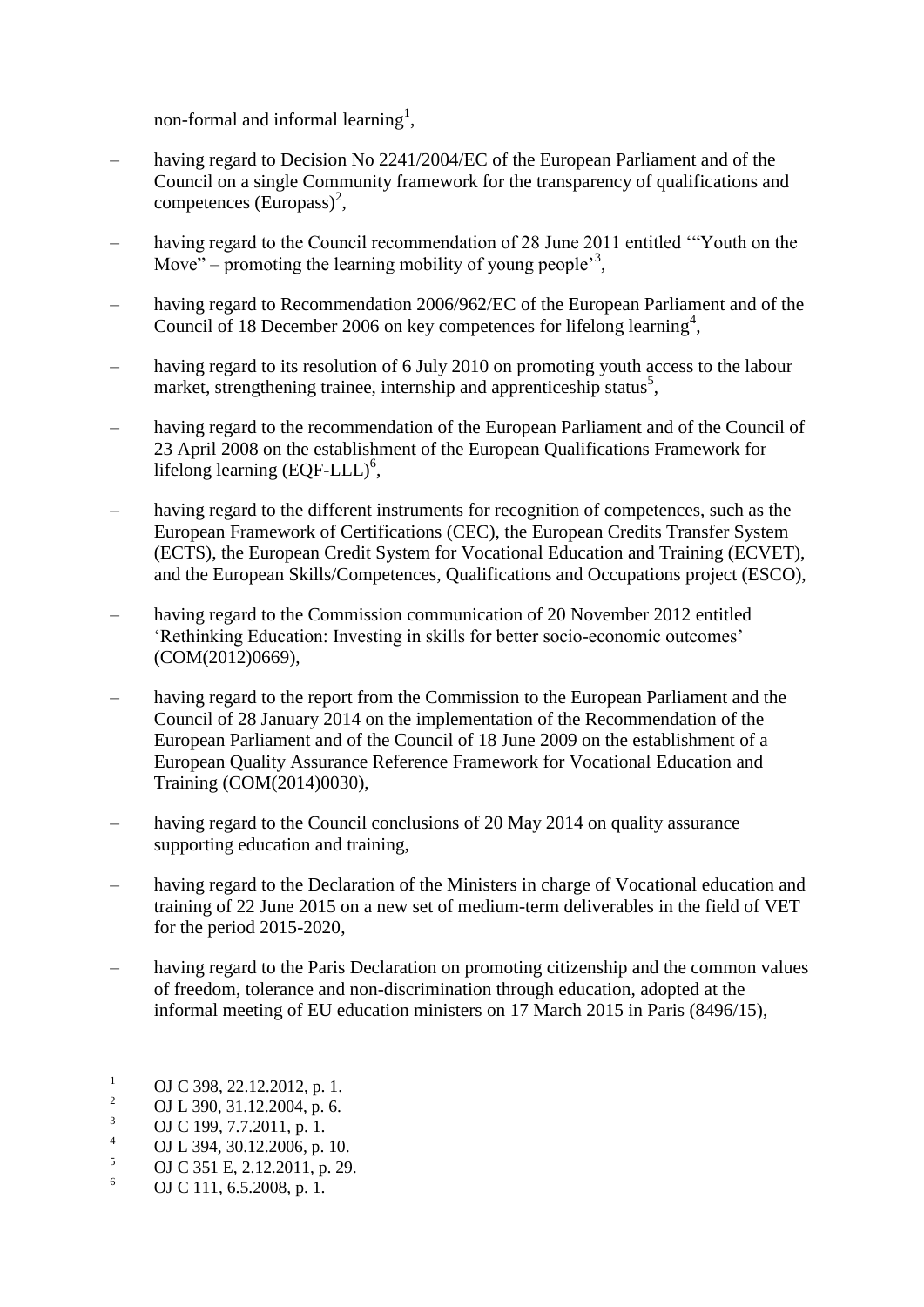- having regard to Rule 52 of its Rules of Procedure,
- having regard to the report of the Committee on Culture and Education and to the opinion of the Committee on Employment and Social Affairs (A8-0049/2016),
- A. whereas learning mobility and training mobility are important for personal development, young people"s social inclusion, multicultural dialogue, tolerance, the ability to work in an intercultural environment, and active citizenship, and have clearly proved their potential to contribute to high-quality education and employability;
- B. whereas learning mobility and training mobility should be further strengthened in the context of both current and successive EU programmes in the area of education and training, employment and cohesion policy;
- C. whereas in 2002 the EU ministers responsible for vocational education and training (VET) launched the "Copenhagen process" with the aim of enhancing European cooperation in this field with the objective of improving the performance, quality and attractiveness of VET in Europe;
- D. whereas the Copenhagen process is based on mutually agreed priorities that are periodically revised, seeking amongst its goals, to facilitate mobility and promote the use of different vocational training opportunities within the lifelong learning context;
- E. whereas, according to Eurostat, unemployment in the EU remained as high as 10,2 % in 2014 despite there being a slow recovery; whereas across the EU youth unemployment currently stands at 22,1 %, while only 51 % of the 55-64 age group is in work and the gender gap in the employment rate for older workers stands at 13,6 percentage points;
- F. whereas non-formal and informal learning and vocational training have an important contribution to make in tackling current challenges in lifelong learning, such as early school leaving, unacceptable numbers of young people not in education, employment or training (NEETs), and skills shortages and mismatches;
- G. whereas the persistence of skills mismatches on the labour market is evidenced by the high job vacancy rate recorded in the Commission's 2015 Autumn Economic Forecast;
- H. whereas language skills are lower in VET and need specific boosting;
- I. whereas it is necessary to reaffirm the political commitment to support EU action in the areas of lifelong learning and VET, notably through mobility activities that focus on developing transversal competences such as adaptability, curiosity, learning to learn, and interpersonal and civic skills;
- J. whereas recent socio-economic developments have accentuated the need to make lifelong learning and VET systems not only more efficient, but also more accessible and inclusive with respect to disadvantaged groups and people with special needs; whereas wider access to education should not be implemented at the expense of the quality of education;
- K. whereas continuous financial support for mobility measures and activities related to lifelong learning and VET knowledge is crucial, especially in the current period of economic crisis;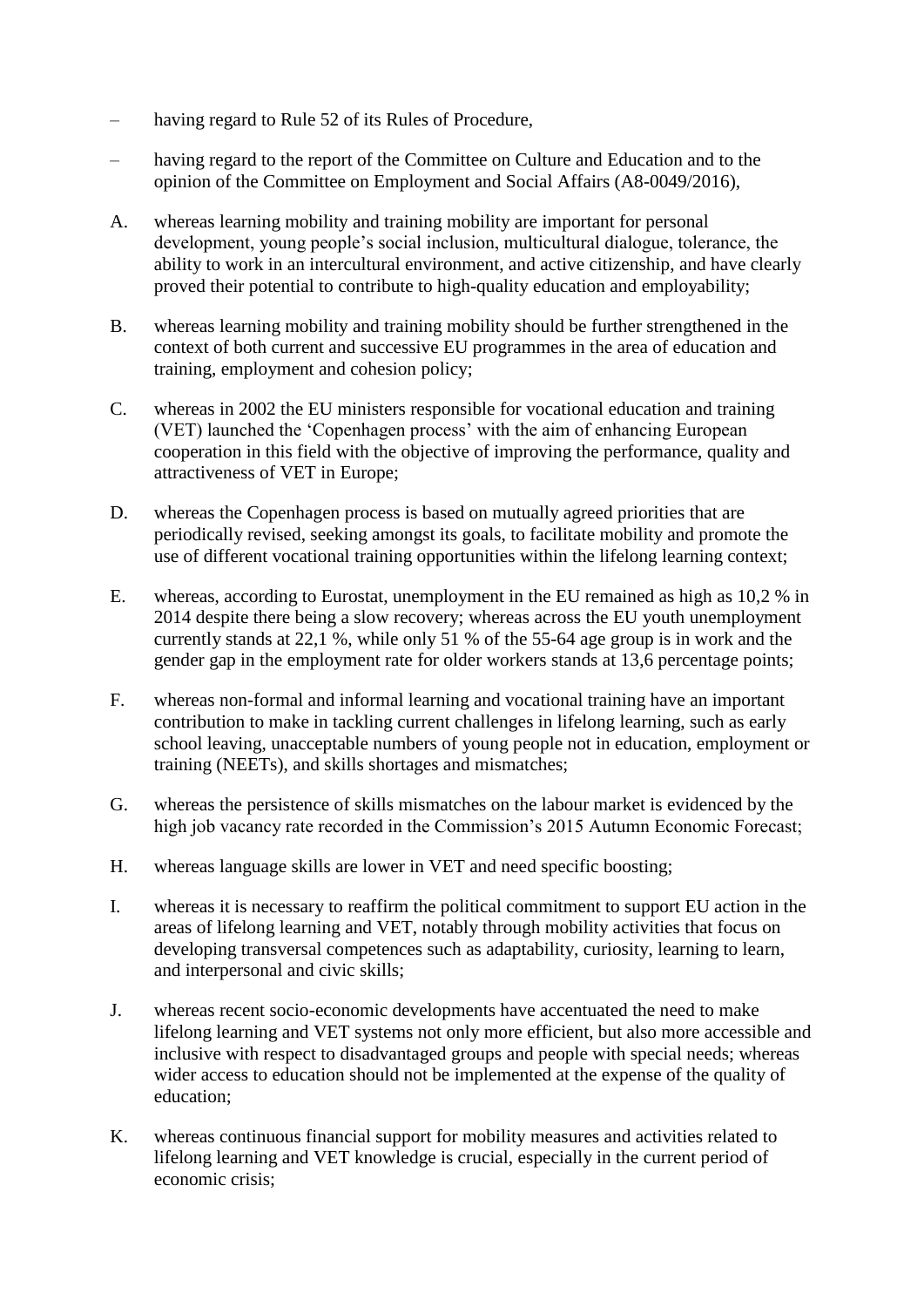- L. whereas the regional and local level is crucial for supporting initiatives exploring new paths for mobility in order to ensure the effectiveness, transparency and quality of funds and programmes devoted to VET; whereas mobility in VET of young people and apprentices promoted at regional and local level should be coordinated in a broad process of democratic and participatory governance aimed at addressing the most relevant socio-economic and environmental issues, involving micro, small and medium enterprises, start-ups, local communities and social partners;
- M. whereas entrepreneurs, chambers of commerce and industry and the equivalent professional bodies for craft trades and farmers, as well as trade unions and other relevant social partners, should be actively involved in the design, organisation, delivery and financing of VET, including mobility; whereas with regard to the design of VET, a social dimension should be addressed to include areas such as fair trade, social entrepreneurship, and alternative business models such as cooperatives, and should be organised with relevant partners in those fields;
- N. whereas while youth mobility must be encouraged so as to enhance employability, it must not become the only envisaged solution for youth unemployment;

#### *Taking stock of results and identifying key challenges*

- 1. Believes that education is a fundamental human right and a public good that should be equally accessible to all; calls on the EU and the Member States to address all socioeconomic limitations that prevent equal access for all to VET opportunities, including mobility; acknowledges that the role and results of existing programmes and initiatives for mobility in VET should be enhanced in terms of accessibility, openness and inclusiveness, in order to promote a personalised approach to education, reduce school dropout rates, and guarantee equal access to Erasmus+ mobility actions for disadvantaged groups and those with special needs; stresses, therefore, the need for flexible, diversified and customised range of mobility options for training, also maintaining a gender perspective, for people from immigrant backgrounds or economically disadvantaged families, learners from remote regions, people with disabilities and those with other specific needs;
- 2. Affirms the need, when dealing with the issue of mobility and education, to maintain a gender perspective and to take into account the needs of people suffering from multiple forms of discrimination, including people with disabilities, people identifying as LGBTI and those from marginalised communities; encourages, in this perspective, further measures to facilitate access for people from disadvantaged groups or with special needs to Erasmus+ mobility actions;
- 3. Calls on the Commission, the Member States and key stakeholders to increase the visibility of VET programmes in order to remove cultural barriers and combat the phenomena of lack of motivation, lack of proactive predisposition and lack of language skills, particularly in those areas most affected by youth unemployment; believes that it must be ensured that these programmes are accessible to all citizens without discrimination; calls for the targeting of groups at risk of unemployment, such as people with disabilities; calls for access to VET and qualifications to be made easier by promoting adaptability in apprenticeship pathways and adjustability of arrangements, as well as training opportunities for groups with insufficient basic skills and employees with low or intermediate-level qualifications; recalls that the gender balance in access to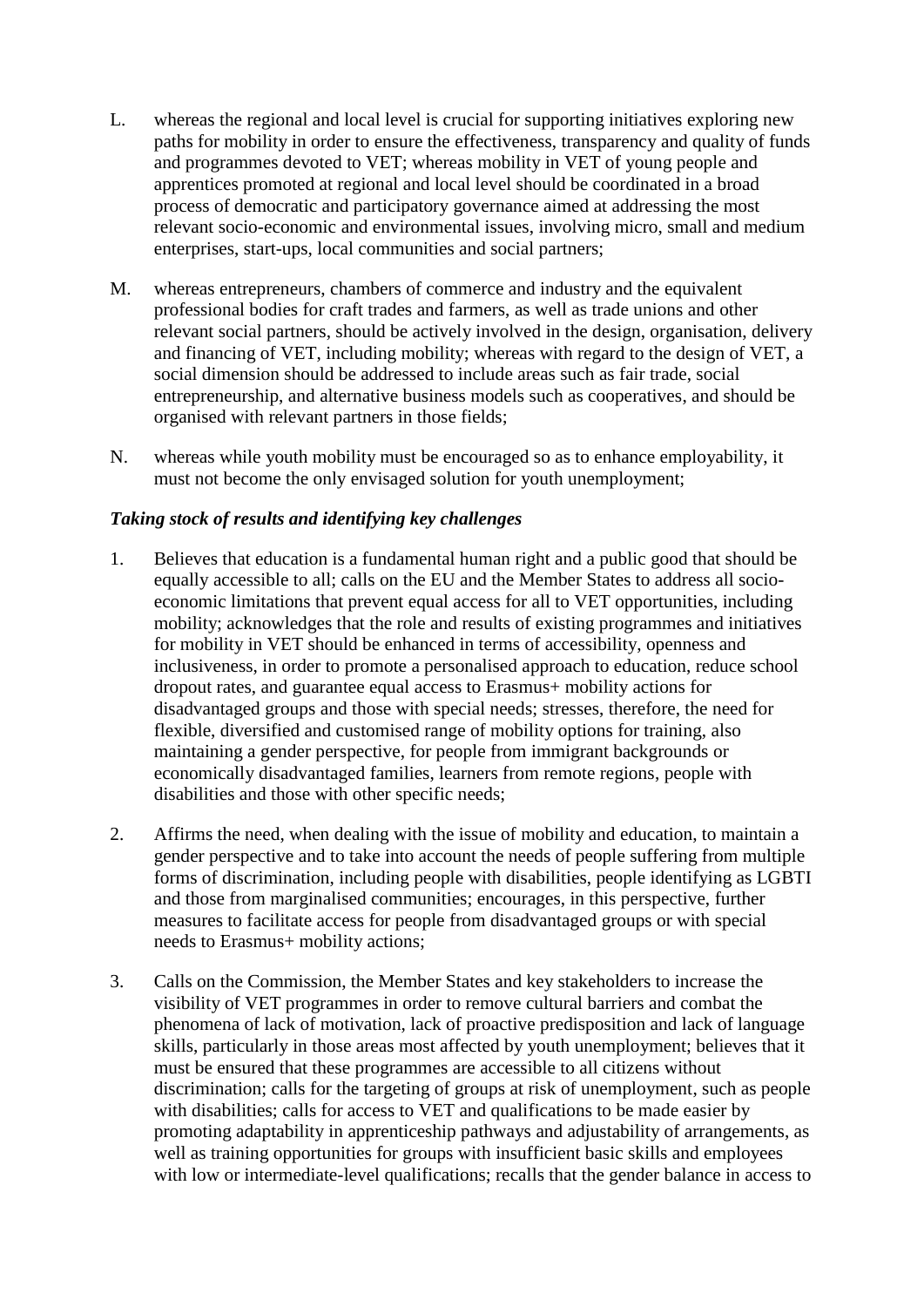such experiences has to be taken into account, in the context of the efficient promotion of VET mobility programmes among women; considers, in this regard, that ambitious targets should be set and progress monitored;

- 4. Highlights the gender gap in Science, Technology, Engineering and Mathematics (STEM) education, skills and employment across the EU, and calls on the Commission and the Member States to fully commit to Erasmus+ and to use this mechanism as a key opportunity for developing STEM education in order to enhance women"s ability to embark on a career in the STEM field and thus reduce the existing skills gap in this area;
- 5. Highlights the importance of a common European education area grounded in a strong mobility component – including not only higher education but also VET - that will contribute to the creation and development of a stronger European identity and enhanced citizenship;
- 6. Calls on the Commission and the Member States to make every effort with a view to attaining the objectives of the European Strategy for Education and Training 2020; believes that mobility must take account of the continuous vocational education and training (CVET) aspect, as it is key to the improvement and updating of skills and expertise; stresses that lifelong learning and VET are key to achieving better employment prospects for the long-term unemployed;
- 7. Believes that the above cooperation should result in a review of requirements with the aim of ensuring their relevance as regards duration, content, competences and learning outcomes, while combining mobility for both training centres and the workplace and also giving priority to longer-term experience periods (e.g. for six months) over their shorter-term equivalents;
- 8. Notes that the European resources allocated to Erasmus+ and VET programmes are not proportional to the numbers or needs of the potential beneficiaries of the mobility offered by these schemes, and accordingly calls on the Member States to promote bilateral agreements to supplement the activities of Erasmus+ and the European VET programmes, thus increasing the mobility of young Europeans;
- 9. Acknowledges the important role and results of existing programmes and initiatives for mobility, such as Key Action 1 in Erasmus+, Europass, the European Credit System for Vocational Education and Training (ECVET), and the European Qualifications Framework (EQF); calls on the Commission to create a 'European student e-card' which would grant the status of EU student in a mobility context and offer access to services;
- 10. Calls on the Commission and the Member States, as well as on EU agencies such as CEDEFOP, to take action to improve the VET mobility programmes so that they deliver added value for all participants as regards qualifications, recognition and content, and to ensure that quality standards are introduced for apprenticeships;
- 11. Points out that the mobility initiatives contribute to improving not only learners" civic values and sense of belonging to Europe, but also their academic skills and job prospects, and more specifically those skills linked to problem-solving capacity, planning and structuring, capacity to act and adapt in the face of new situations,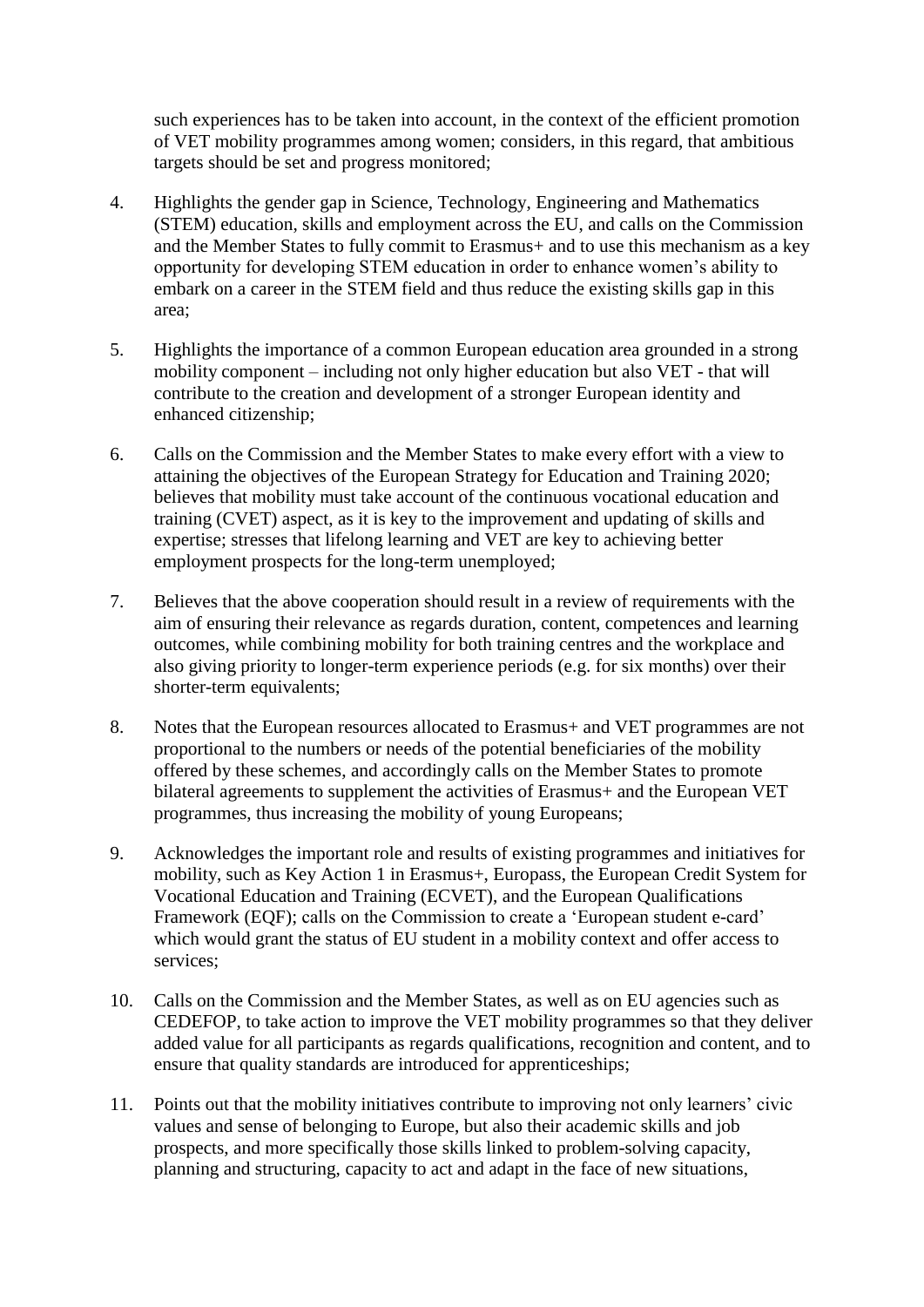entrepreneurship, leadership and decision-making, social responsibility skills, knowledge of foreign languages, communication skills and teamwork skills. as well as those personal skills that impact on employability such as confidence, motivation, curiosity, critical and creative thinking, initiative and assertiveness;

- 12. Insists on the need to facilitate the implementation of mobility in Erasmus+, by taking action to raise the success rate of applications, simplifying the design and use of electronic tools for mobility management, raising awareness of the value of mobility programmes in all general and vocational education establishments in the Union, and providing better-targeted information and training to beneficiaries and intermediaries of the programmes and actions, including school and college staff; stresses the importance, in this regard, of the contribution made by EuropeanSchoolNet; asks the Commission to reduce the present excessive and over-complex administrative burdens, both for applicants and for the sending and hosting companies and institutions involved in Erasmus+ projects, facilitating and simplifying the processes for application, registration and reporting, and the projects themselves; points out in addition that excessive red tape in the schools and colleges concerned acts as a barrier to the simple implementation of the programme;
- 13. Asks the Commission to put in place schemes aimed at reducing linguistic and cultural barriers to the organisation of mobility programmes; considers that such schemes should be able to assess implementation progress; stresses that action schemes should, in particular, support the learning of basic elements of the language of the host country; encourages Member States and regional and local authorities to examine the specific learning needs of VET teachers and trainers, encouraging and supporting the exchange of best practices, and to provide them with more professional development opportunities; highlights the importance of designing a basic training model that can provide information on the key features of the business and working culture of the destination country, as well as promoting and providing specific programmes for the training of teaching staff in the context of mobility management by the training centres;
- 14. Points out that occupations linked to VET have the necessary flexibility to be carried out anywhere, and that, therefore, mobility in the VET context is a key tool in the fight against unemployment, as it enhances employability, helps reduce the skills gap and facilitates job matching, especially for young people, providing skills and a unique experience of the kind needed for competitiveness in today"s labour markets in the EU; considers that Erasmus+ helps develop specific professional skills and transversal and transferable competences such as entrepreneurship, as well as broadening opportunities for the involvement of the production sector, thus constituting an effective tool for the job market;
- 15. Stresses the significance and importance of recognisability concerning brand names and logos connected with Erasmus+ and its subprogrammes; considers that these brand names should be used in particular for the purpose of Erasmus+ publications and brochures;
- 16. Expresses concern that Erasmus+ is viewed by young people primarily as a programme for students in higher education; recommends, therefore, that greater importance be attached to raising the profile at European, national and regional level of the different areas and the subprogrammes relating to each area, including school-level education (Comenius), higher education (Erasmus), international higher education (Erasmus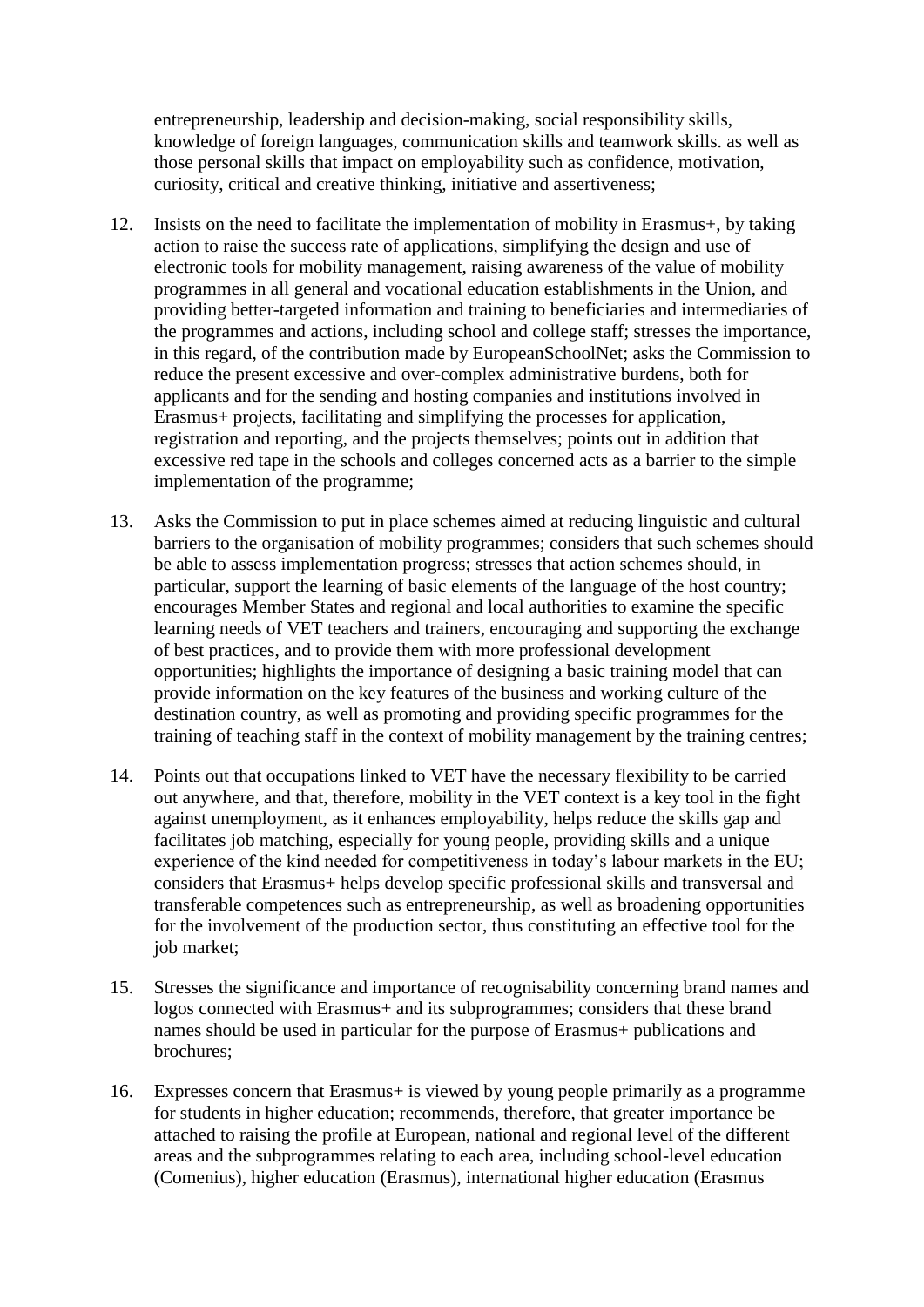Mundus), vocational education and training (Leonardo da Vinci), and adult education (Grundtvig), as well as youth (Youth in Action) and sport;

- 17. Calls on the Commission, the Member States and public employment bodies to publicise and raise awareness of the Erasmus+ programme and other tools aimed at promoting mobility in the area of VET, in particular among SMEs; believes that maximising the effectiveness of these tools will allow more people to benefit from these opportunities, so that the goal of mobility may be achieved;
- 18. Stresses the urgent need for industry and services in both private and public sectors, including the production sector (notably SMEs and micro-enterprises), to be consulted and/or involved in the design, framing, implementation and support of quality VET mobility programmes; considers that the programme selection should take account of job opportunities with host businesses and organisations; believes that a flexible and constructive partnership based on dialogue, cooperation and best practice involving all stakeholders will ensure the success and the added value of VET; takes the view that the exchange of knowledge and best practices between training centres and firms is also needed; calls on the Commission to keep track of demand and supply on the labour market within the EU, as well as of geographic and occupational mobility, in order to match the needs of the labour market; considers that this would reduce the gap between, on the one hand, the training on offer and what actually awaits young people in the business environment, and, on the other, market needs in added value sectors (e.g. the digital and green economies, energy, defence, the care sector and housing rehabilitation);
- 19. Underlines the key aspects that need to be taken into account when planning mobility actions and assessing their implementation, namely: learners' economic capacity to engage in mobility; recognition of studies, competences and qualifications, and training content between countries, whether via credits or certificates; level of language knowledge; organisation of curricula or studies; the practical value of students' credits and examinations once they have returned to their university of origin; legal aspects; information or motivation to complete studies; guidance and counselling activities throughout the mobility period; and students" personal situation; calls, therefore, on the Commission to improve indicators and assessment criteria so as to enable the monitoring on a more regular basis of the effectiveness of EU programmes and make it possible to carry out any necessary improvements;
- 20. Points out that, at present, only 1 % of young people in work-related training schemes, including apprentices, are involved in mobility schemes during their training; points to the vital need to create the conditions for greater apprentice mobility within the EU, so as to give apprentices the same opportunities as higher education students; encourages, therefore, the definition by the EU of a statute of the "European Apprentice"; calls on the EU and the Member States to ensure that both apprenticeships and traineeships remain formative opportunities that are not used as a source of precarious labour, do not substitute full-time professional positions, and guarantee dignified working conditions and students' rights, including financial and remuneration-related rights; encourages the Commission, in addition, to analyse the implications of the above-mentioned statute, monitor the implementation of related measures, to prompt all related stakeholders, including those of the European Alliance for Apprenticeships, to follow its recommendations with a view to improving the conditions, quality and availability of apprenticeships in the EU, and to consider this issue as a strategic priority;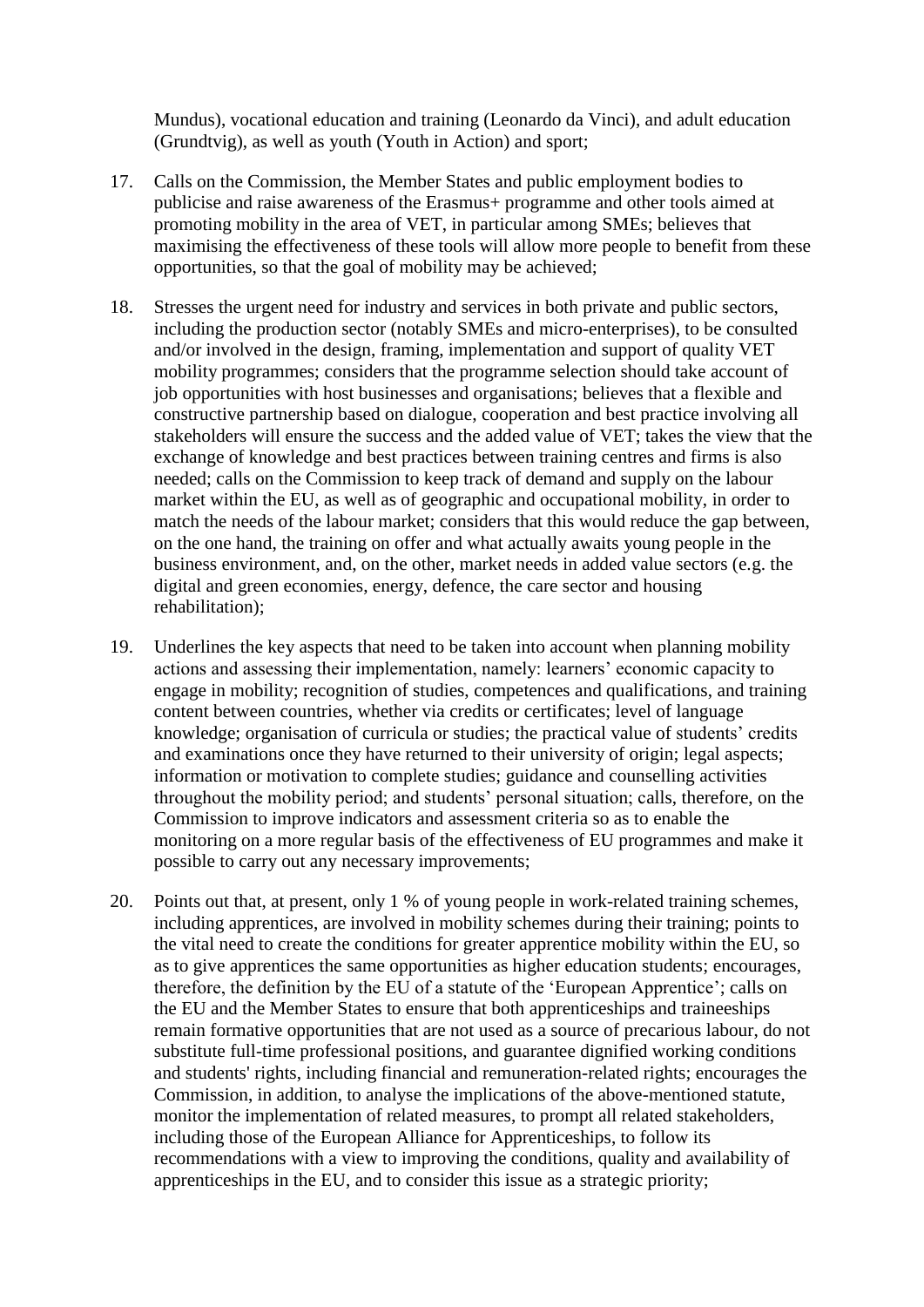- 21. Calls on the Commission to present, and on the Member States to endorse, a proposal for an EU apprenticeship scheme that would guarantee a set of rights for apprentices and VET learners; highlights the positive role that "seniors" can play in the education and training of youth with a view to maximising intergenerational exchange through traineeships and mentoring, as well as facilitating experience-based learning in crossgenerational teams; encourages the Commission and the Member States to adopt concrete measures to ensure that apprenticeships and traineeships under Erasmus+ are not misused by being turned into an instrument for lowering the cost of labour;
- 22. Values positively the launch of pilot projects, as well as the recently approved "European framework for mobility of apprentices", as a basis for improvements to the Erasmus+ programme aimed at enabling more and better VET mobility of long-term duration; urges the creation of a framework for long-term initiatives as opposed to solely project-focused actions, in order to establish a permanent and sustainable system that is fully operational, is predictable, and encourages the free movement of skills across Europe;
- 23. Notes that early school leaving is one of the most distinct problems faced by mobility target groups, and that better vocational options lead to fewer dropouts from education and training; stresses, therefore, how important the results of educational systems may be in reducing early school leaving and in better equipping students with transversal skills which will eventually help them match their qualifications with the demands of the labour market;
- 24. Stresses the need to help young people in vocational training overcome their difficulties by means of certain complementary and accompanying measures, such as reinforcing the group nature of the mobility schemes, better mentoring and accompaniment by the home and host institutions before and during their mobility, improving access to highquality information on VET opportunities, offering specialised guidance and counselling activities and tools, and financing linguistic support for all participants without language restrictions;
- 25. Points out that a number of factors that impact the expectations of young people being trained in VET systems can be identified, in particular socio-economic factors, family typology and a lack of guidance (and tutorial) tools once compulsory secondary education has been completed or during vocational training courses;
- 26. Emphasises the key role of learning and training mobility in tackling social and cultural challenges, with a view to maximising young people"s opportunities to develop their own scheme of action in society; recalls that the EU has focused its efforts, notably through the Europe 2020 strategy, on increasing the competitiveness of its economy, generating employment and, ultimately, strengthening its capacity to compete globally in the third decade of the century; emphasises, in this context, the important role of research, innovation, the digital society and energy sustainability, as instruments to provide higher added value;
- 27. Stresses the role of the EU and the Member States in developing and encouraging a high-quality and well-organised VET system by implementing a holistic approach that balances theoretical education focused on the profession concerned, practical training and general, formal, informal and non-formal education; calls on the Member States to introduce a "dual education" approach into their upper secondary school systems, or to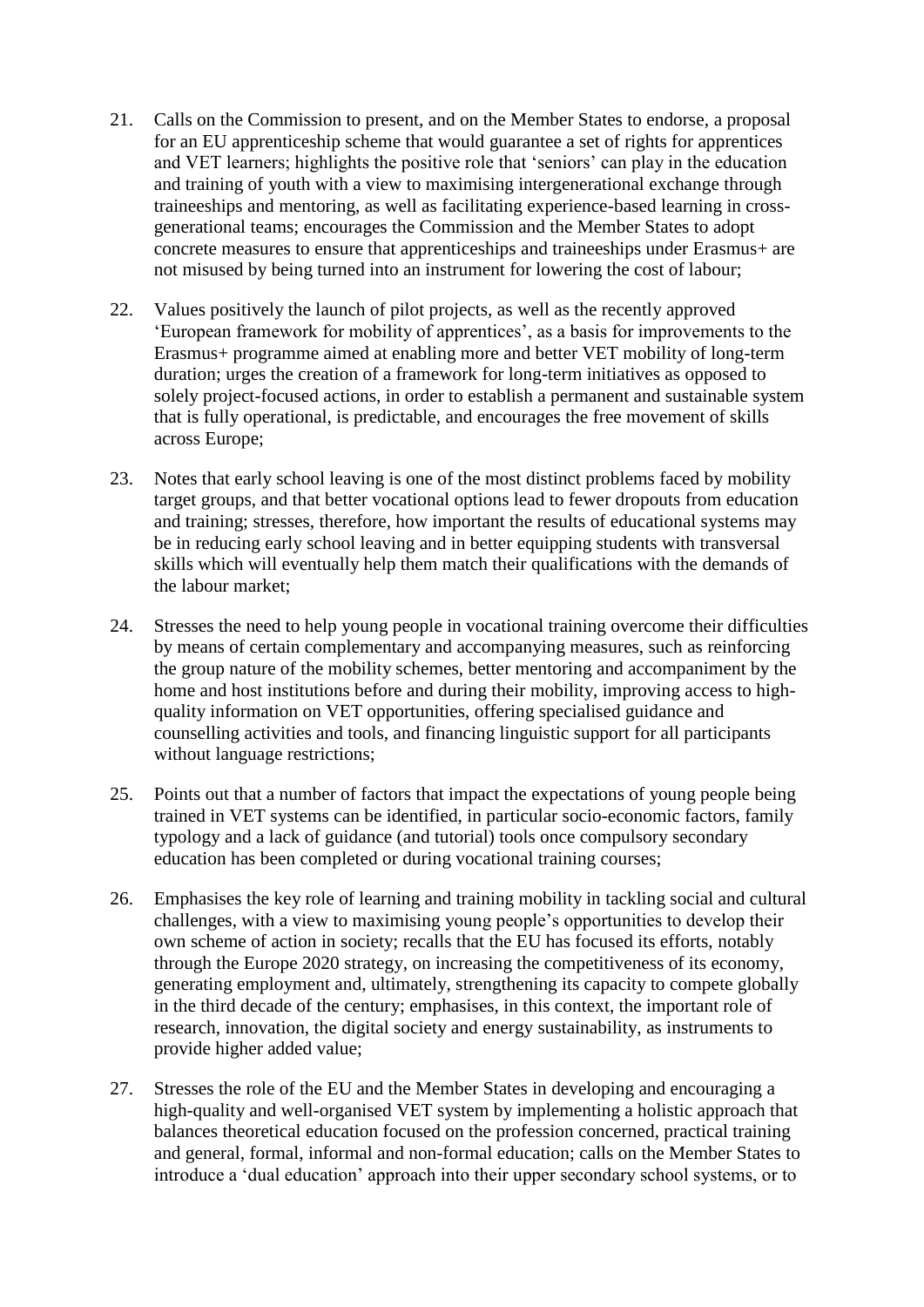strengthen existing systems through traineeships and work placements, thus facilitating VET students" sustainable integration into the labour market and increasing their participation in transnational mobility programmes; recalls that in general, improving the quality of VET in cooperation with social partners and public employment services, is a means to address social inclusion, increase participation in higher education, promote student success and ease integration into the labour market, which should facilitate mobility in the lifelong learning process;

- 28. Calls for the issues surrounding the European Voluntary Service (EVS), with regard to insurance for participants, approval, database management and support for volunteers, to be addressed in a targeted manner, so as to prevent a decrease in participation;
- 29. Deplores the fact that non-formal learning has lost visibility and budget share in the current Erasmus+ programme; highlights the importance of non-formal learning at European level, especially through youth work and senior volunteering; calls for nonformal and informal learning to be given a clear and visible place in the Erasmus+ programme; believes, in addition, that the possibility should exist of submitting applications in respect of large-scale adult education projects that would be governed by the same principles as sector skill alliances or knowledge alliances;
- 30. Supports the development of modern technologies and infrastructures in strengthening and modernising national vocational education systems so as to improve access to and quality of mobility; considers that, in order to tackle skills mismatches, greater emphasis should be placed on innovation and the development of new academic and professional skills, digital learning and teaching platforms, life technologies, innovative technologies for the enhancement of cultural heritage, and information and communication technologies; strongly believes that the EU and the Member States should deliver an effective strategy aimed at matching current and future circular economy job opportunities with VET systems;
- 31. Notes that in the transition to a more digitised economy a redefinition of jobs and skills is taking place; calls, in consequence, on the Member States and the Commission to work in conjunction with the private sector in order to develop skilling strategies and VET programmes for the reskilling of workers;

#### *Access: improving mobility options for young people in vocational training*

- 32. Encourages the creation of a framework along the lines of the previous Leonardo da Vinci programme, to be referred to in the dedicated Erasmus+ calls, that identifies as clearly and precisely as possible the mobility options for young people in VET, especially through cross-platform campaigns launched by public authorities, with the coordinated participation of all stakeholders who play an active role in or have an influence on VET;
- 33. Encourages the Commission and the Member States to provide sufficient financial resources to support mobility programmes, taking into account potential financial barriers; advocates examining the issue of broadened visibility concerning how companies complement the allocated allowance or the possibility of providing other types of aid; considers that complementarity between the European Social Fund (ESF) and Erasmus+ should be ensured and monitored with a view to successful outcomes;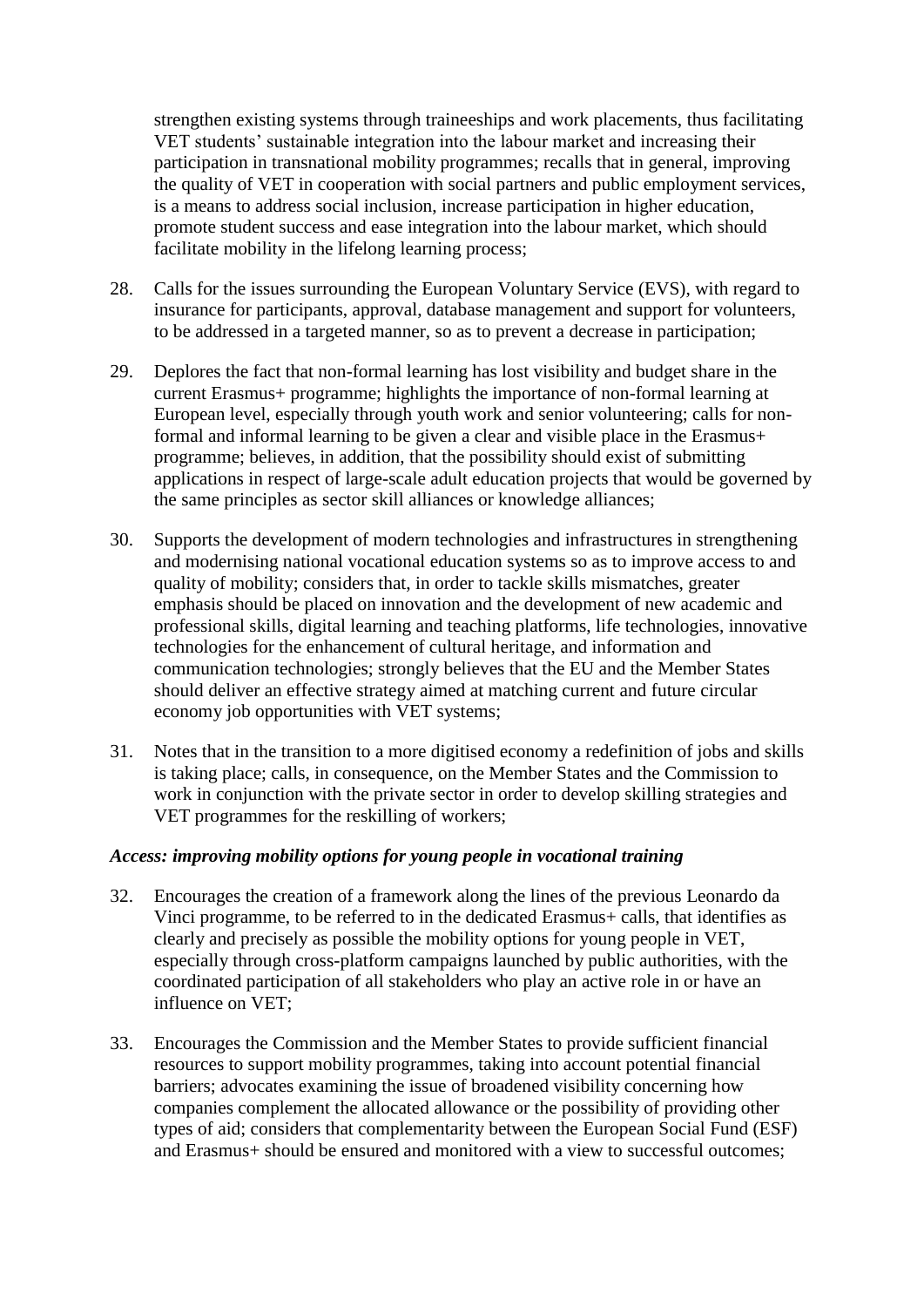- 34. Calls for improved synergies between EU policies and instruments impacting on mobility and education, and in particular for complementary measures between the ESF and Erasmus+, as well as for greater coordination of all actions at all levels (national, regional and local planning);
- 35. Reiterates the need for measures to ensure coordination, complementarity and consistency between Structural Funds including the ESF and programmes such as Erasmus+ at national, regional and local level;
- 36. Underlines the need to compensate for the obstacles that derive from the lower socioeconomic status of VET students, through measures such as a possible increase in the amounts of individual grants from the Commission, or an increase in the contributions made by Member States and regional and local administrations, intermediate institutions or NGOs, whether funded from their own budgets or via partnership schemes involving businesses, foundations and organisations collaborating in the system of qualification and vocational training in their region or territory;

#### *From mobility to employability: validation and recognition of learning outcomes, skills and competences*

- 37. Underlines that acquiring new, diverse and creative ideas abroad may motivate and boost entrepreneurship and creativity; stresses that the opportunities offered by learning and training mobility, such as building international networks, may also have positive effects on employability, transnational cooperation and Europe"s competitiveness;
- 38. Considers that current and future measures to tackle skills mismatches should both facilitate the involvement of employers, businesses and local communities, and be better connected with forecasts concerning labour market developments and future skill needs;
- 39. Highlights that there is a positive association between learning mobility and future mobility and earnings, since EU and international mobility programmes enhance participants' employability abroad, as the Commission's Joint Research Centre found in 2013; stresses that apprenticeships and traineeships abroad improve participants´ language skills (as occurs in 79 % of cases, according to Eurobarometer in 2013)<sup>1</sup>;
- 40. Underlines the importance of mobility retraining programmes, for unemployed people of all ages and for people threatened by restructuring measures;
- 41. Draws attention to the diversity and uneven development of validation and recognition systems between Member States, despite growing convergence in the last decade; stresses the need to improve compatibility between different vocational education and training systems and facilitate the validation and recognition of skills and competences acquired in companies or training centres in different Member States, as also to increase the attractiveness of the Erasmus+ programme; calls on Member States to improve the implementation of the  $EQF<sup>2</sup>$  and remove barriers; encourages the definition of a European standard that is acceptable and implementable at all levels (national, regional and local);

 $\frac{1}{1}$ http://ec.europa.eu/public\_opinion/flash/fl\_378\_en.pdf

 $\mathfrak{Z}$ See: Recommendation of the European Parliament and of the Council of 23 April 2008 on the establishment of the European Qualifications Framework for lifelong learning.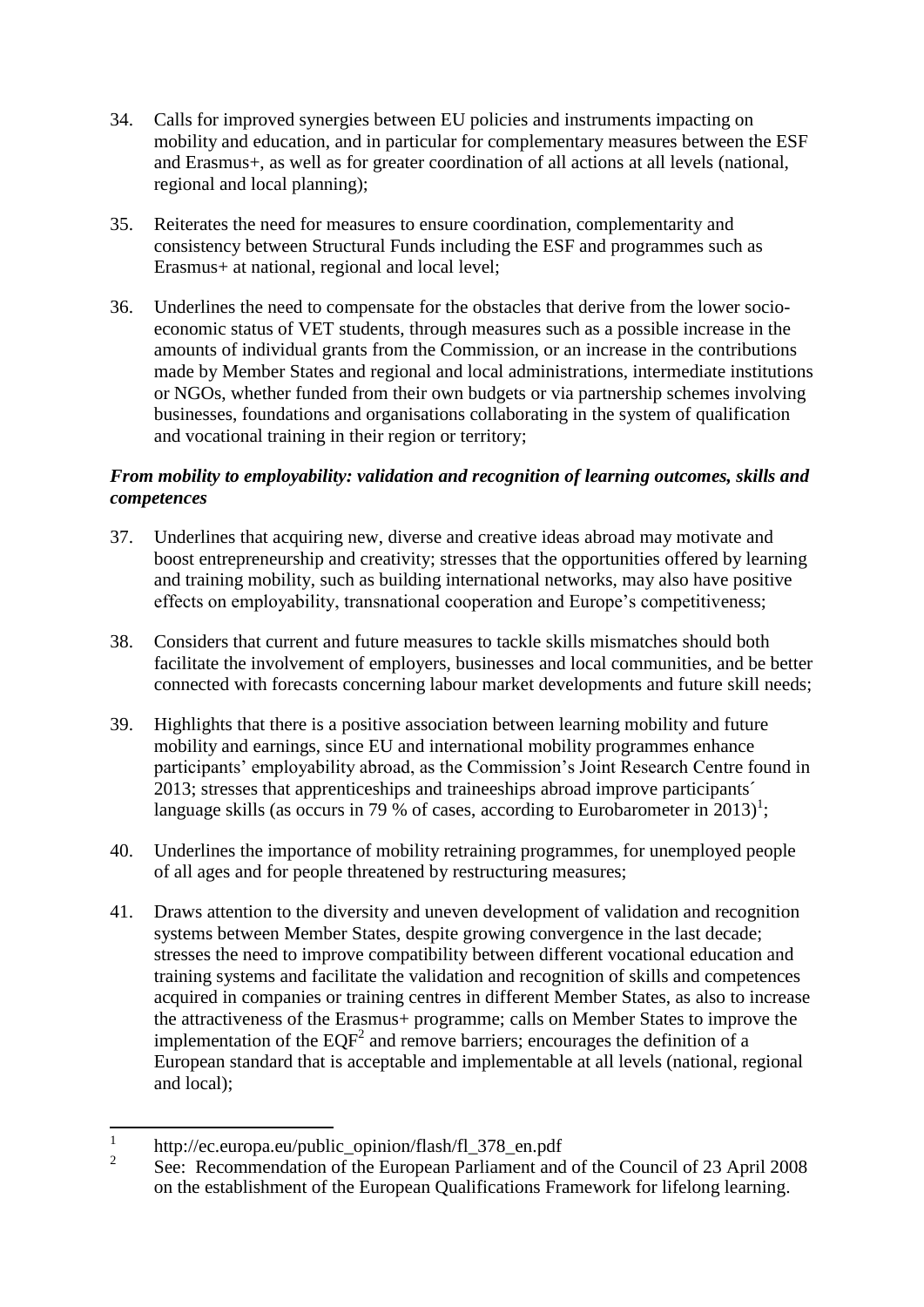- 42. Encourages further measures to promote the recognition and validation of learning outcomes, including those developed through non-formal and informal learning, particularly through better use of existing tools such as Europass and ECVET;
- 43. Recalls that important improvements have been made thanks to the EQF, as regards the recognition of diplomas, credits, skills certificates, competency accreditations and acquired expertise in the context of VET; calls for the establishment of specific targets, among them the implementation of a fully operational system of credit transfers and recognition, to be based on ECVET; encourages the development of joint VET qualifications that can ensure the international recognition of qualifications;
- 44. Advocates drawing up a Green Paper on vocational education, training and mobility and the recognition of skills and competences in Europe, to be drafted in close cooperation with all key stakeholders; recalls that the current recommendations concerning VET need to be fully implemented; points out that the non-recognition of competences has a negative impact on the Europe 2020 employment rates target, and hinders free movement as enshrined in the Treaties;
- 45. Favours greater mobility in employment, education, apprenticeships and traineeships in the context of national European Youth Guarantee Schemes, in order to improve the skills of young people and reduce the geographical skills mismatch in the EU;
- 46. Stresses the importance of the Youth Guarantee and the Youth Employment Initiative in supporting apprenticeships, traineeships, VET, job placements and further education leading to a qualification; calls on the Commission and the Member States to ensure that adequate funding is allocated to these programmes for the whole programming period 2014-2020;
- 47. Urges the translation into all official languages of the Union of the EU Skills Panorama website, in order to make it a source of information accessible for all on skills needed throughout Europe;
- 48. Notes the progress that have been achieved towards ensuring higher VET quality in numerous Member States, supported by the European Quality Assurance in Vocational Education and Training (EQAVET) framework; and encourages those Member States that are currently in the process of developing a national quality assurance approach in line with EQAVET; stresses that Member States should make more effort to ensure that quality assurance arrangements take greater account of learning outcomes and that they value and support non-formal learning and work-based learning in either formal or nonformal settings, as appropriate to the national context;
- 49. Underlines that apprenticeship programs should be conducted under the guidance of a competent supervisor;

#### *Towards more efficient, accessible and inclusive mobility programmes*

50. Calls on the Commission and the Member States, also in collaboration with CEDEFOP, to define and strengthen the role of the intermediary institutions, both territorial and sectoral, involved in the preparation, management and follow-up of mobility, while demanding that they practise the highest standards of transparency, and to assist in the setting-up of such institutions at national, regional and local level;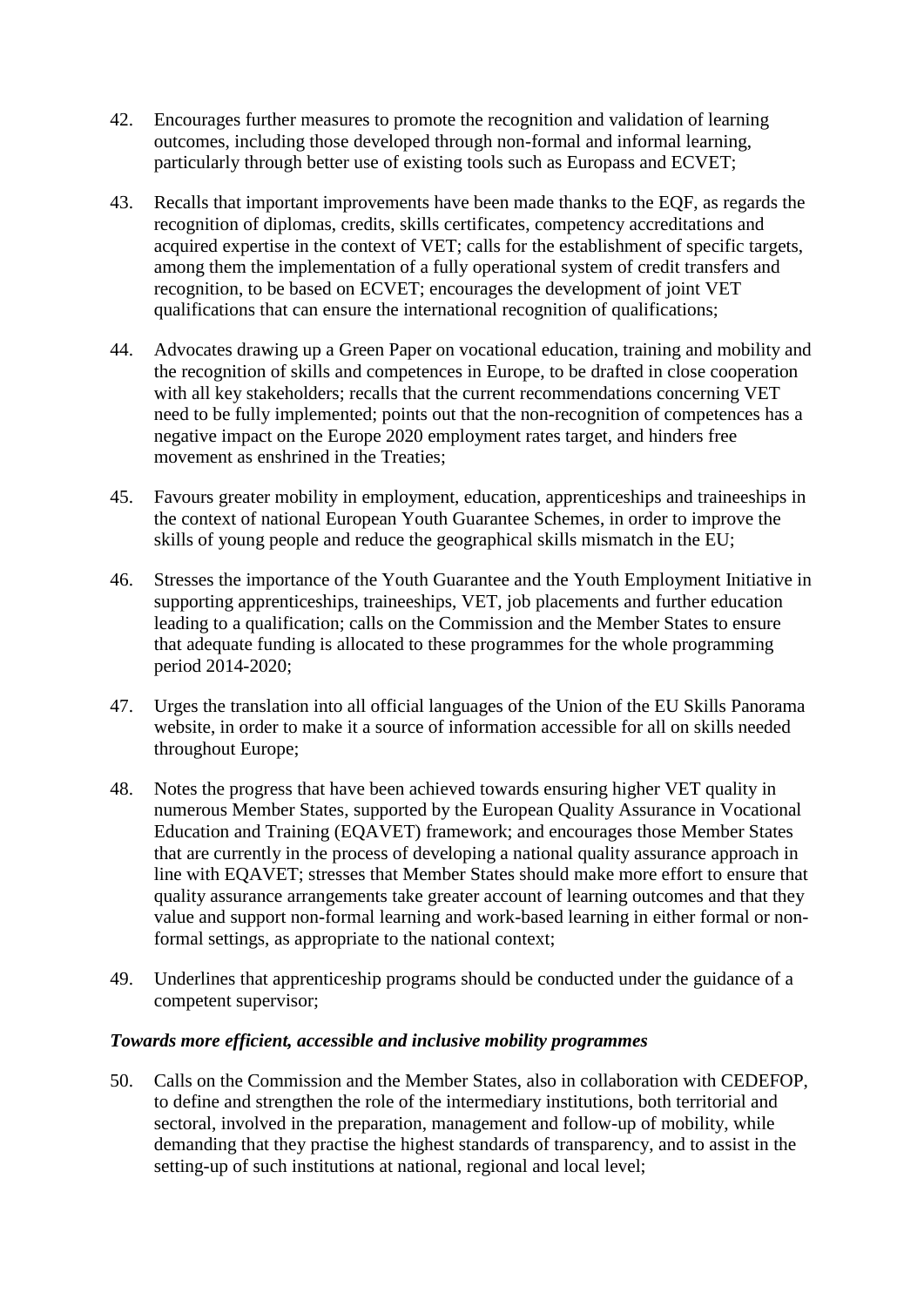- 51. Stresses the need for such intermediary institutions to have adequate budgetary and human resources to enable mobility organisation and management structures to guarantee the involvement of the network of vocational training schools, and to have the power and capacity to establish operational alliances and agreements with potential partners, both at home and in the Member States participating in mobility programmes;
- 52. Stresses the need for legal protection of minors abroad;
- 53. Emphasises that mobility actions and/or services adapted to the needs of trainers, tutors and entrepreneurs should be encouraged and highlighted within ERASMUS+;
- 54. Points out that coherent, complementary and well-coordinated co-funding schemes at European, national, regional and local level are necessary in order to enable training centres to cover the total range of costs and plan and implement permanent actions;
- 55. Welcomes the fact that Erasmus+ has significantly expanded the number of beneficiaries of VET programmes among those young persons who do not go to university or college;
- 56. Supports all necessary accompanying measures, first of all to assist and encourage apprentices wishing to take part in mobility programmes, and later to help them better communicate their acquired skills through mobility and develop their self-assertiveness in order to make their know-how and the richness of their experience visible and worthwhile;
- 57. Considers that the learning outcomes of apprenticeship should be designed and discussed with the apprentice in line with ECVET principles before the apprentice embarks on training, and that the outcomes should be listed in the Certificate Supplement after completion of the training;
- 58. Emphasises the importance of quality teacher training and of monitoring, evaluation and quality assurance in this field, as well as the need to encourage inclusiveness and tolerance in mobility programmes;
- 59. Emphasises the need for quality placements that can enable students to acquire desirable professional skills, in addition to highlighting the need, at all levels, for good communication vis-à-vis entrepreneurs in order to bring them on board with a view to further recognition of the experience acquired by young people taking advantage of mobility schemes;
- 60. Supports all measures in line with the Erasmus+ objectives taken by entrepreneurs, NGOs or civil society to develop mobility schemes for young employees or apprentices, either by branch of activity or in interaction with bodies representing the industries, such as chambers of commerce and industry, in addition to European networks such as Eurochambres and the relevant trade unions; calls for the recognition of the role of Skilled Craft Chambers and their training centres in supporting mobility and very small companies; believes that all measures taken to improve VET schemes should also focus on domains promoting zero carbon energy and sustainable mobility;
- 61. Recommends that all key stakeholders work on joint strategies aimed at enhancing either the return home of vocational education trainees and apprentices or their mobility to other parts of Europe, while respecting their preferences, the aim being to channel the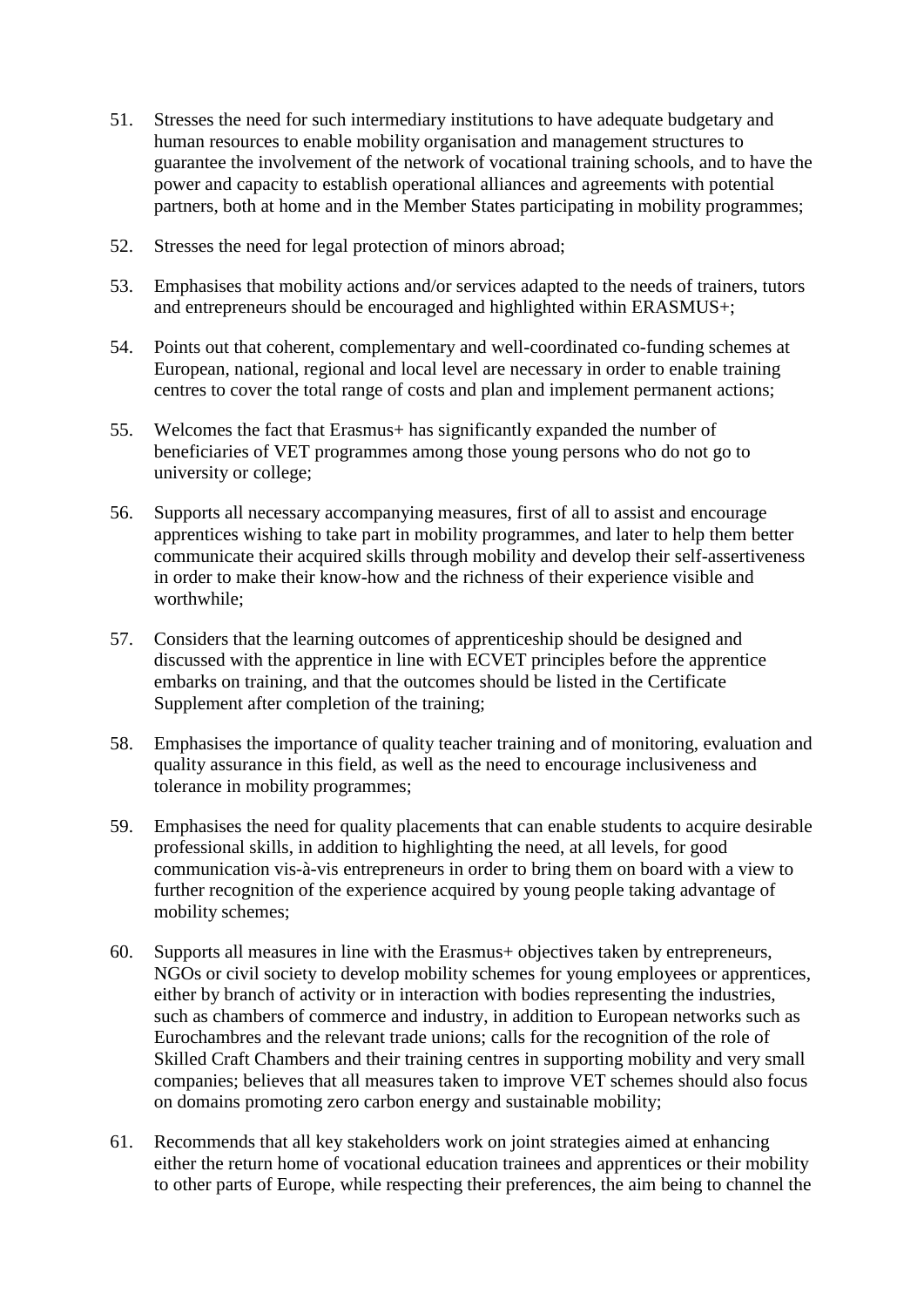knowledge and experience acquired "abroad" for the reduction of imbalances and enhancement of cohesion in their own "skill-deprived" areas of origin or elsewhere in Europe;

- 62. Calls on the Commission and the Member States to establish and effectively implement a European network of workshops and incubators, as being crucial for encouraging knowledge alliances among schools, universities and businesses and promoting access to training, experience, refresher courses for teachers and lecturers, apprenticeships and start-ups;
- 63. Calls on the Commission and the Member States to support and strengthen the European Network of Science Centres (ECSITE), which brings together science centres as places providing access to scientific culture;
- 64. Calls for the setting-up of a one-stop-shop mechanism for pooling data and communication tools in order to provide a convenient and efficient service for those seeking information and support regarding the various mobility programmes existing at EU, national, regional and local level;
- 65. Calls on the Commission to provide up-to-date statistics and to carry out assessments and/or studies regarding Erasmus+ and other VET mobility programmes, where feasible, in order to measure their impact in matching work experience with jobs with regard to the hiring rate, and also to examine why some Member States are generating more applications for VET work and learning experiences abroad and draw up a plan for their greater involvement; believes that the resulting statistics and assessments should be included and taken into account in the mid-term review of Erasmus+;
- 66. Welcomes the conclusions agreed by the ministers responsible for vocational education and training in Riga on 22 June 2015, proposing a new set of medium-term deliverables in the field of VET for the period 2015-2020, and calls for their timely and thorough implementation;
- 67. Stresses the importance of promoting the gains derived from mobility in terms of employability and acquired skills, in order to demonstrate its genuine utility and to reduce the perception that time is wasted on training which a priori depends on purely national competences;
- 68. Encourages improving the promotion and visibility for young people and enterprises of such platforms as Drop'pin@EURES, the aim of which is to facilitate the mobility of young people in terms of apprenticeships, internships, training programs, and e-learning language courses;
- 69. Encourages Member States to promote the full range of opportunities offered by the new Erasmus+ programme, which provides young people not only with opportunities to study abroad, but also with opportunities for apprenticeships and work placements;
- 70. Encourages the introduction of a minimum level of allowances, adjusted in accordance with variations in living conditions, prices and costs between Member States; supports the notion that Member States should introduce measures to enable necessary and beneficial support where relevant, e.g. for accommodation and transport, paying special attention to the needs of minors, as well as preparing students before their international